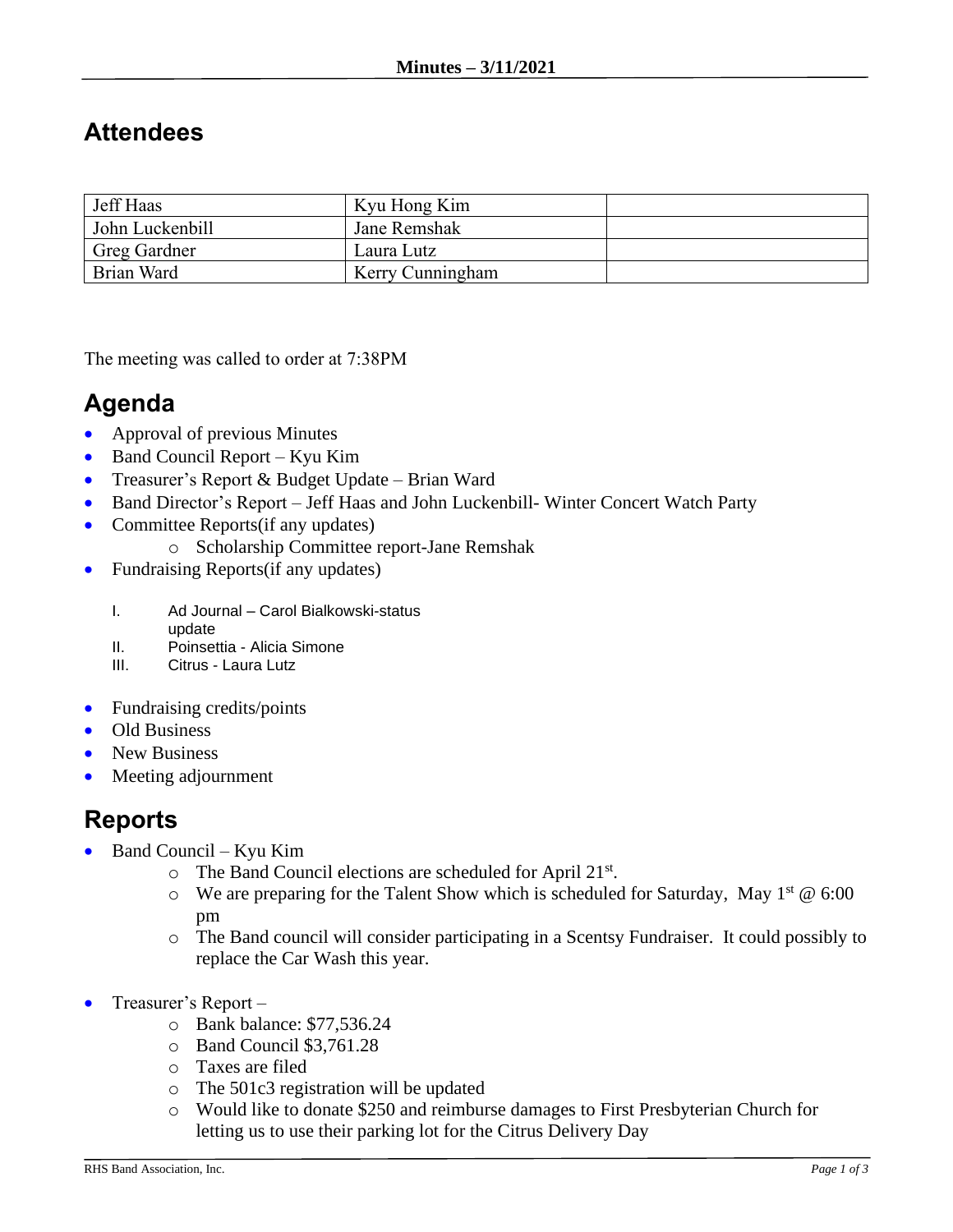- Band Directors' Report Jeff Haas and John Luckenbill
	- $\circ$  The Band Program Watch Party is scheduled for Wednesday, March 24<sup>th</sup> @ 7:00 pm. We will be asking for families to support our local restaurant sponsors.
	- o Thank you to Laura Lutz for Chairing the Citrus Sale.
	- o The students have completed their registration for next year's classes. We will know shortly how many students have registered for the band program.
	- o The Wind Ensemble had a Clinic with Patrick Burns. The Symphonic band will be having clinics the last week in March.
- Marching Band Report John Luckenbill
	- o The Winter Guard has been practicing on Monday, Wednesday and Saturdays. Since there was a switch in the volleyball and gymnastics schedule, it has been a challenge scheduling gym space. The guard has been working in the Campus Center.
	- o The Football schedule has been released. US bands has released their Live Competition Schedule for the 2021 season. Their will be 6 competitions.
	- o The Marching Band Staff have started to meet to plan for the Show.
	- o The Marching Band Show Announcement will be made some time near Spring Break.
	- o We are working on the Registration Packets.
- Scholarship Committee-Jane Remshak
	- o The application needs to be posted on the website mid-April. The deadline will be approximately two weeks later. The Awards ceremony is scheduled for Thursday, June  $10<sup>th</sup>$ . May  $3<sup>rd</sup>$  is the deadline to provide the winners and checks. We will need to submit a video with the Scholarship announcements.
- Fund Raising Report-tabled
- Ad Journal -Carol Bialkowski,-we will need to get an update
- Citrus Sale-Laura Lutz
	- o The Citrus Sale was a success. We grossed \$40k and netted \$16k.
	- o We have 26 boxes of fruit leftover. We will try to sell them as soon as possible.
	- o We have received some complaints that the oranges are spoiling. We have been working on replacing them for the customers.
- Fundraising credits/points-tabled
- New Business-none
- Old Business-none
- Please note: The Planned meetings are the  $2<sup>nd</sup>$  Thursday of the month at 7:30 pm